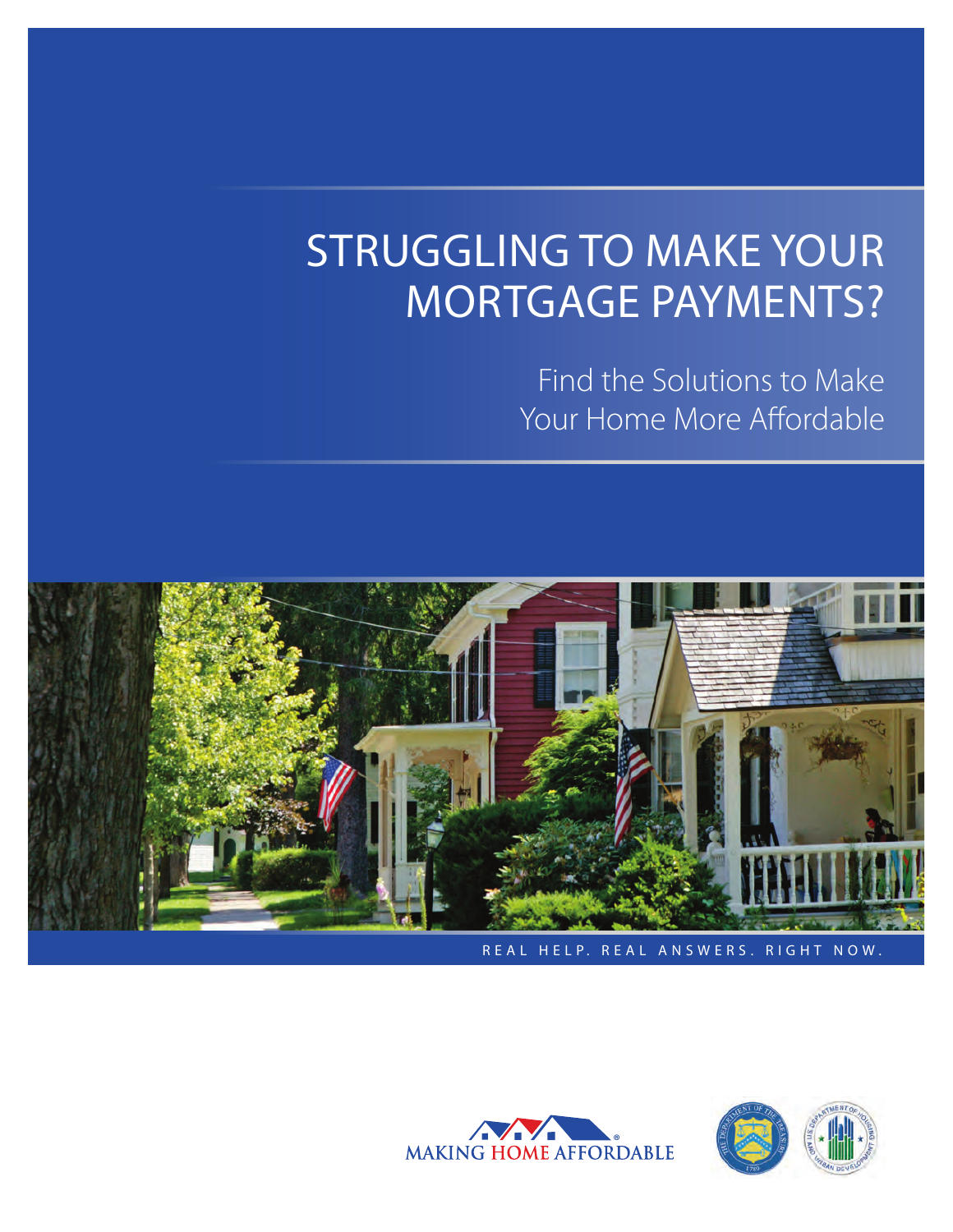#### **MORTGAGE TROUBLE?**

Maybe your expenses have increased due to medical bills, divorce, or an increase in your mortgage interest rate. Maybe you're trying to get by with less because your hours were cut or your business stumbled. If this is you, it's important to be proactive. Get on the right path to real help and real answers right now.

#### **MHA OFFERS A RANGE OF SOLUTIONS**

The Making Home Affordable® (MHA) Program is an important part of the Obama Administration's comprehensive plan to help homeowners get mortgage relief and avoid foreclosure. MHA programs offer solutions that could help you:

- Reduce your monthly mortgage payments.
- Take advantage of today's low mortgage interest rates.
- Get mortgage relief while searching for re-employment.
- • Get help when you owe more than your home is worth.
- Leave your home without the sting of foreclosure.

#### **HAMP PROVIDES POWERFUL ADVANTAGES**

The centerpiece of MHA is the Home Affordable Modification Program (HAMP). HAMP is designed to reduce your monthly mortgage payments, making them more affordable and more sustainable. HAMP offers homeowners a number of benefits:

- A HAMP modification may save you more than \$500 each month.
- Most HAMP modifications feature lower interest rates and many homeowners receive some form of principal reduction.
- Through HAMP, just for making your mortgage payments on time, you could earn up to \$5,000 in principal forgiveness  $-$  \$1,000 per year over five years.
- Now, you can use HAMP to get help with your primary residence or rental property.



#### **WE CAN HELP. CONTACT US TODAY.**

We know the process of getting mortgage help can sometimes be complex and confusing, but you are not alone. We can help. Let our housing counselors guide you through the process. We'll work in your best interest and at no cost to you. From document preparation to application submission, we'll work with you and your mortgage company to find the right solution for your individual situation.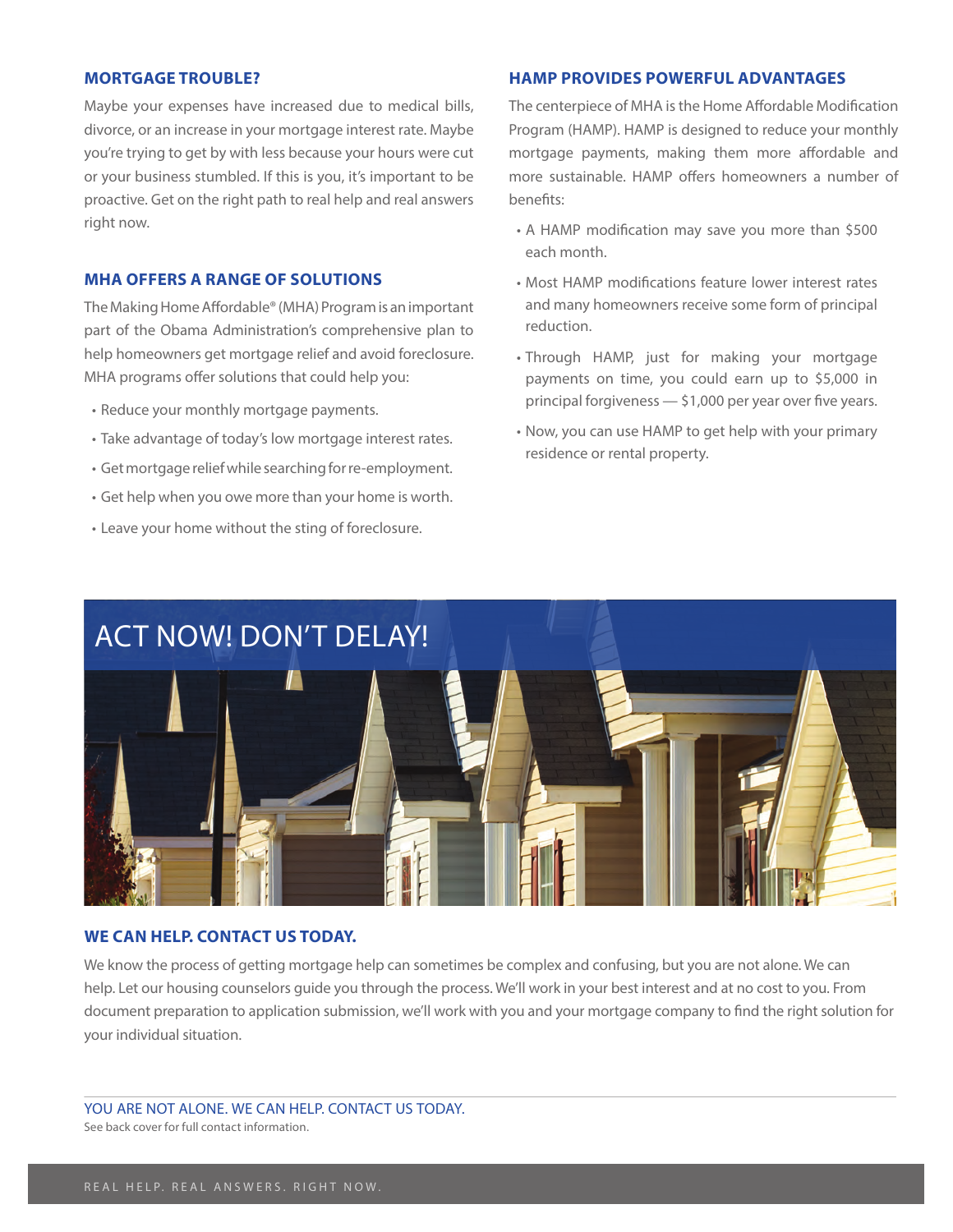# STEP 1: **LEARN ABOUT YOUR OPTIONS.**

The sooner you seek help, the more options you have. For more information on HAMP and other programs designed to provide mortgage help, visit MakingHomeAffordable.gov. If your mortgage is owned, insured, or guaranteed by Fannie Mae, Freddie Mac, FHA, VA, or USDA, ask your mortgage company which solutions will work best for you.

# STEP 2:

#### **GET YOUR FINANCIAL INFORMATION IN ORDER.**

Your mortgage company will ask for personal and financial information in order to determine what kind of help they can offer you. Always provide the most current version of anything requested, and provide it in a timely manner. Your requirements may vary, but be prepared to present the following:

- • Income documentation, including your two most recent pay stubs or your Profit & Loss Statement (if selfemployed) showing your year-to-date income.
- Evidence of the cause of your mortgage trouble.
- • Information about your expenses, including any other mortgages on your home.
- Documentation of your assets, including your two most recent bank statements.

## STEP 3: **TALK WITH A HOUSING EXPERT.**

With so many financial terms and a process that can be complicated, you would benefit greatly from the help of a housing expert. Let one of our HUD-approved housing counselors guide you through the process; help you prepare needed documents and forms; facilitate the dialogue between you and your mortgage company; and even submit the application for assistance for you. Studies suggest that homeowners who work with housing counseling experts are more likely to have their mortgages modified, enjoy longterm homeownership success, and avoid foreclosure.

# STEP 4: **SUBMIT YOUR REQUEST FOR MORTGAGE ASSISTANCE.**

In order for your mortgage company to determine whether you qualify for HAMP, you must supply the financial information you've gathered as part of a complete Initial Package of application materials:

- • Request for Mortgage Assistance (RMA) Form
- IRS Form 4506T or 4506T-FZ
- Income verification

## STEP 5: **BE PERSISTENT.**

Stay in touch with your mortgage company throughout the process. Call for updates and respond to their requests. Remain focused and be persistent about getting to a resolution. Keep in mind that HAMP is just one of the tools your mortgage company has in its toolbox. If you apply but don't qualify for HAMP, your mortgage company should explain to you in writing the reason and give some alternatives. Ask what other solutions might suit your particular situation and be sure you know whom to contact for answers.



YOU ARE NOT ALONE. WE CAN HELP. CONTACT US TODAY. See back cover for full contact information.